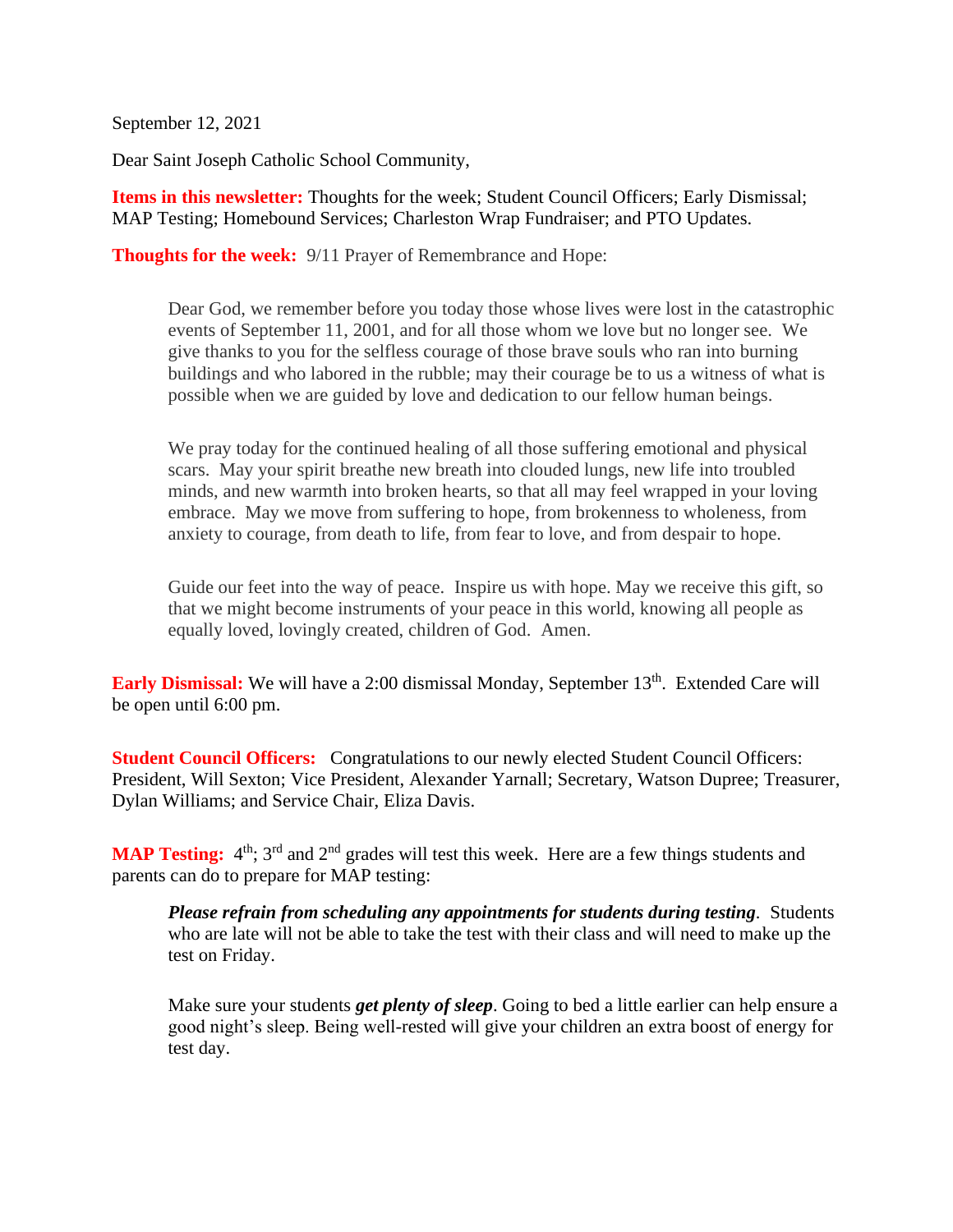*Provide a nutritious breakfast.* Eating protein (eggs, meat, cheese, etc.), rather than a sugary donut, will help students perform better. (Too much food can make them feel sleepy, so do not overdo it!)

Be sure your child gets some *exercise after schoo*l to keep their energy up.

Remind children to *double-check their work on the test*. They can catch mistakes if they take the time to proofread answers carefully.

*Encourage* your children to do their very best, but do not place too much emphasis on the test.

Please contact the school if you have questions about MAP testing.

**Homebound services:** Here is some information that will help you determine if your student(s) will receive homebound services in the event they are required to quarantine due to exposure:

Students who elect to take the shortened quarantine will not have homebound services – we will provide them work at home as if they were sick. Only students on 10+ day quarantines will get homebound services. The student's  $1<sup>st</sup>$  day in the homebound protocol will be the day the school receives official word of the positive test or quarantine. We will use noon as our cut-off time. Any reports of a positive test made after 12N will be considered for the next day. The days the student is out waiting for test results are days that the classroom teacher will send homework – the same procedure we follow if a student is home sick (non-Covid). The school nurse/principal will notify the classroom teacher(s) and the homebound teacher once a student enters the COVID protocol.

## **The 1st day the school gets official notice of a positive test:** The school

Nurse/Principal will notify the classroom teacher and homebound teacher of a student entering the protocol. The classroom teacher will send an email to the family and provide activities to be completed for the next two days in all relevant subjects.

**The 2nd day after the positive test:** The classroom teacher will begin organizing all relevant subjects for the extended absence. These assignments may be sent day-by-day or for several days at a time over the course of the absence. The homebound and classroom teachers will communicate by phone and/or email about the background and key skills that must be included.

**The 3rd day after the positive test:** The homebound teacher will contact the family and lay out the schedule and learning plan. The classroom teacher will send all subject work directly to the student/parent and copy the homebound teacher on the email by the end of the school day. This email should include any links or resources that will be needed. If applicable, the classroom teacher may need to leave work, books, etc. in the foyer by the front doors for the parent to pick up while the student is out.